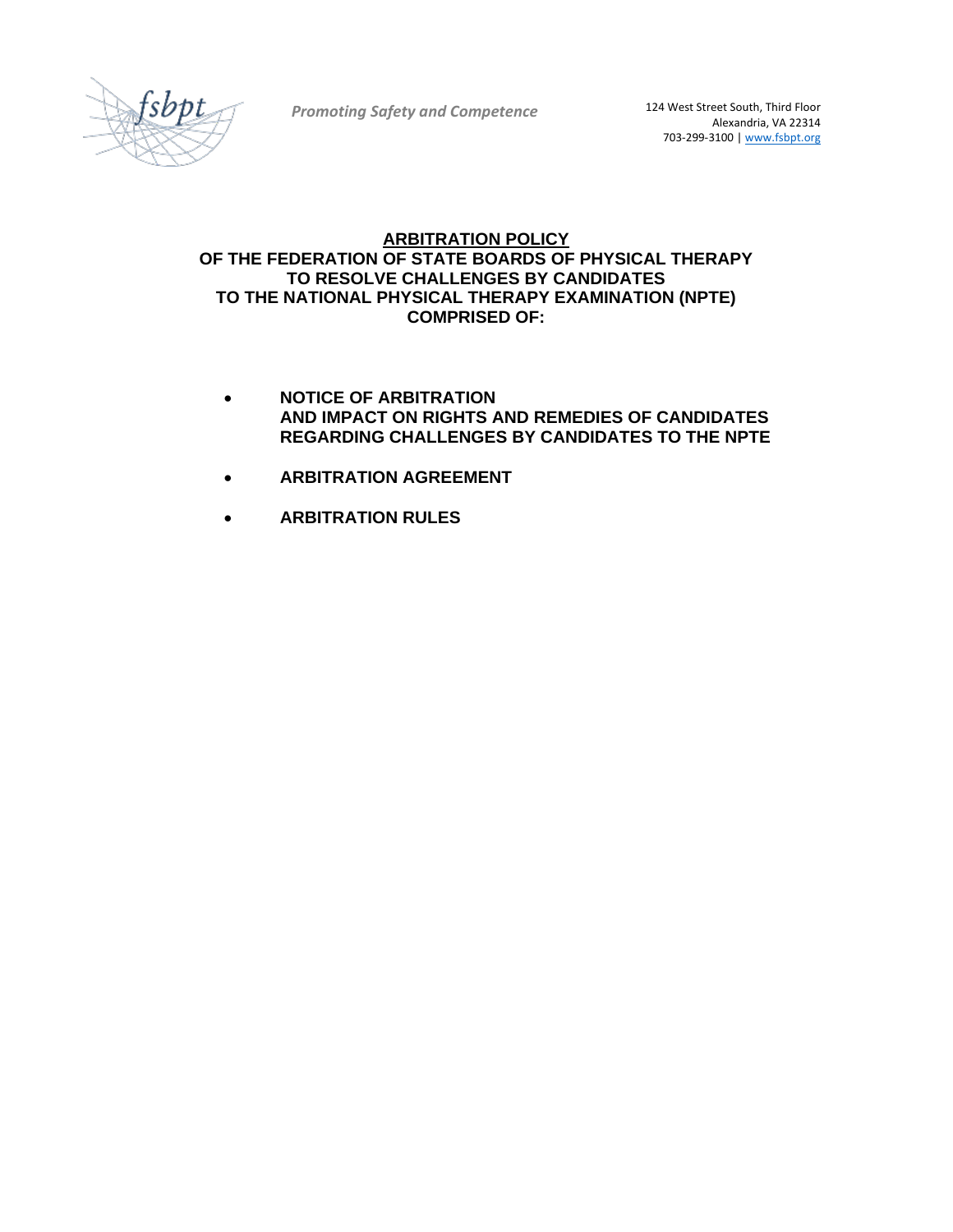### **NOTICE OF ARBITRATION AND IMPACT ON RIGHTS AND REMEDIES OF CANDIDATES REGARDING CHALLENGES TO THE NATIONAL PHYSICAL THERAPY EXAMINATION**

As a condition of registering for, and taking, the National Physical Therapy Examination including the jurisprudence examination, if applicable (the "NPTE") of the Federation of State Boards of Physical Therapy (the "FSBPT"), each applicant (a "Candidate") must agree to **initially** submit to a **PRE-ARBITRATION REVIEW BY THE FSBPT** of any and all challenges or other claims of the Candidate relating to the administration, questions, answers, scoring, release of scores, validity or any other aspect of the NPTE (the "Claims"). Claims shall include, but not be limited to, matters relating to (i) accommodation issues and/or eligibility issues which result in a Candidate being denied access to the NPTE or being denied access in the format requested by the Candidate, (ii) notice from the FSBPT that the Candidate has failed to pass a NPTE and (iii) notice from the FSBPT that it has withheld or invalidated a Candidate's NPTE test results for any reason including, but not limited to, dishonesty, breach of security, violation of rules or any other improper conduct, and notice of sanctions, if any, which the FSBPT intends to impose.

If pursuant to the pre-arbitration review you and the FSBPT fail to resolve your Claims on terms acceptable to both you and the FSBPT, and if you desire to pursue your Claims, you must initiate an **ARBITRATION PROCEEDING** covering your Claims.

The procedures, consequences and other aspects of the pre-arbitration review by the FSBPT, and the arbitration, are specified in the Arbitration Agreement (which includes the Arbitration Rules) and are set forth in full following this Notice. By registering for the NPTE, you will have agreed to be bound by the terms and provisions of the Arbitration Agreement. All references in this Notice to the Arbitration Agreement include the Arbitration Rules.

Under the Arbitration Agreement, various rights and remedies which would otherwise be available to you will be limited or eliminated. All such limitations and eliminations are set forth in the Arbitration Agreement which you must read, and you will have acknowledged having read the Arbitration Agreement, and this Notice, by registering for the NPTE. You are urged to consult with such advisors as you deem appropriate, including legal counsel, as to the meaning and effect of the Arbitration Agreement. The following outlines certain terms and provisions of the Arbitration Agreement and related matters which significantly affect your rights and remedies.

#### **Binding, Final and Non-Appealable**

The provisions of the Arbitration Agreement provide the **sole and exclusive** method and forum for you to have your Claims addressed and the decision of the arbitrator shall be **binding, final and non-appealable**, except in very limited circumstances as may be provided by applicable law.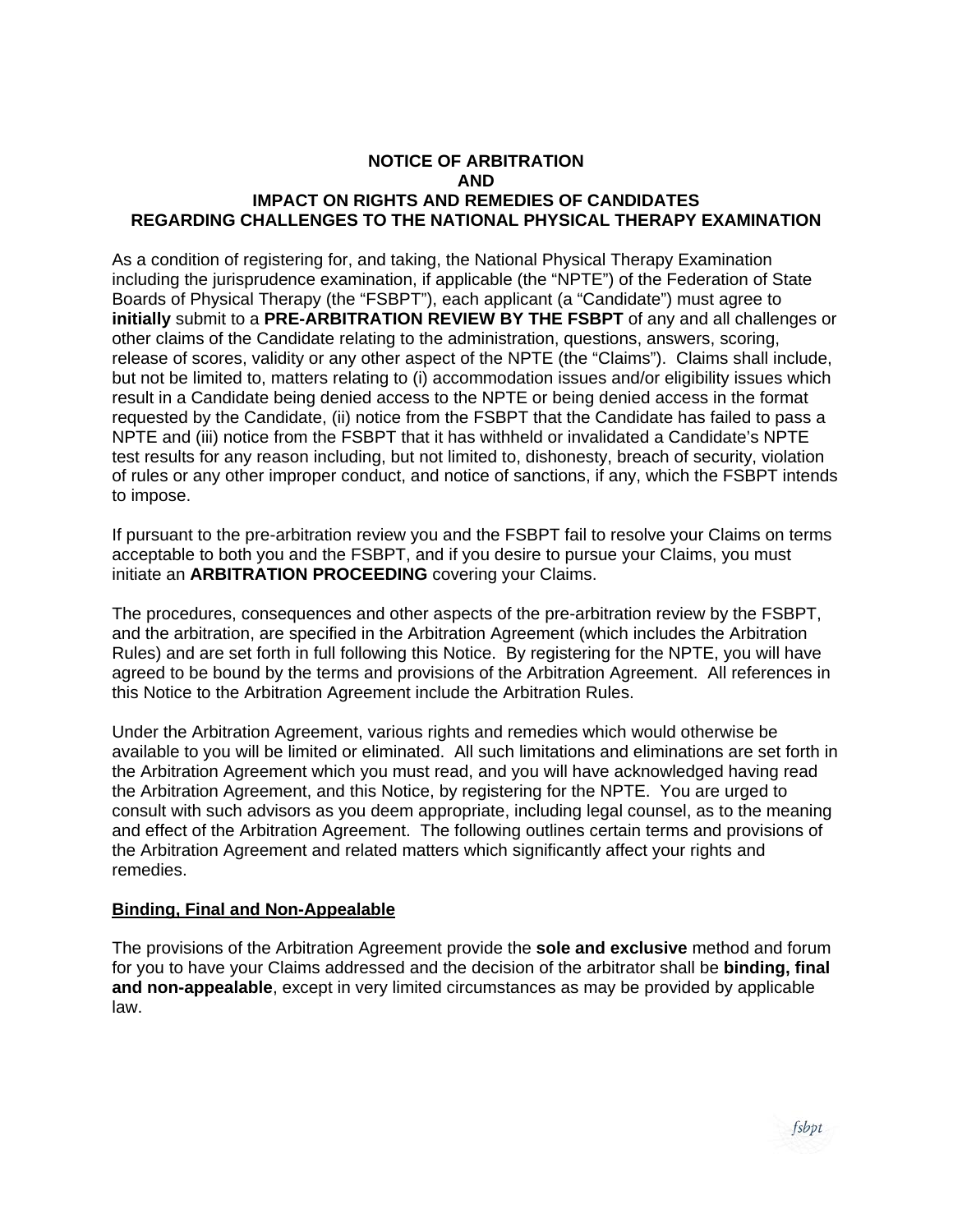### **Pre-Arbitration Review/Initiation of Arbitration/Failure to Pursue Pre-Arbitration Review or Arbitration**

To commence a **pre-arbitration review** by the FSBPT, you must submit to the FSBPT a written request for review including a statement of your Claims specifying in reasonable detail the issues you want to have addressed. See Arbitration Rule 1. If you fail to deliver to the FSBPT a request for review within thirty (30) days after (i) you have taken, or have been denied access to, a NPTE or (ii) receipt by you of written notice from the FSBPT which relates to any Claim you may assert, then you will have **waived and abandoned**, and be **forever barred** from asserting, any Claim in any arbitration proceeding or otherwise.

As part of the pre-arbitration review, you and the FSBPT shall attempt to resolve the Claims on such terms as may be acceptable to both. If such resolution is not achieved and you desire to pursue your Claims, you must initiate an **arbitration proceeding** administered by the American Arbitration Association (the "AAA") under its Commercial Arbitration Rules (the "AAA Rules") by filing a demand for arbitration with the AAA within thirty (30) days after receipt of a written acknowledgement from the FSBPT that the Claims have not been resolved. Your failure to initiate the arbitration proceeding within such thirty (30) day period will result in the **waiver and abandonment** by you of any right to have the Claims arbitrated and you will be **forever barred**  from asserting the Claims. Information about the AAA including its rules, forms, and fees, costs and expenses, is available at adr.org.

**Notwithstanding the foregoing**, if you establish to the reasonable satisfaction of the FSBPT that your failure to timely submit a review for request, or initiate an arbitration proceeding, resulted from events beyond your reasonable control (e.g. illness, disability, weather, etc.), you will have an additional period of fifteen (15) days after notice from the FSBPT permitting a submission of a review for request, or the initiation of an arbitration proceeding, to submit the request or initiate the proceeding.

### **Limited Remedies of Candidates**

**No Candidate will have a right to bring a lawsuit in court nor will any Candidate have a right to trial by jury or bring a class action in the arbitration proceedings or otherwise or to join the arbitration proceeding with any other proceeding.**

The **sole and exclusive** remedies available to a Candidate shall be to commence a prearbitration review by the FSBPT, and an arbitration proceeding, under the Arbitration Agreement and if successful:

- (a) To have the Candidate's score on the NPTE adjusted to the extent the Claims of the Candidate relating to questions, answers and scoring are upheld by the arbitrator;
- (b) To take the NPTE free of charge if it is decided by the arbitrator that the administration or validity of the NPTE was not fair or was defective; or
- (c) To have the score of the Candidate on the NPTE recognized as accurate if it is decided by the arbitrator that the Candidate was not dishonest, did not breach security, did not violate rules and did not engage in any other improper conduct.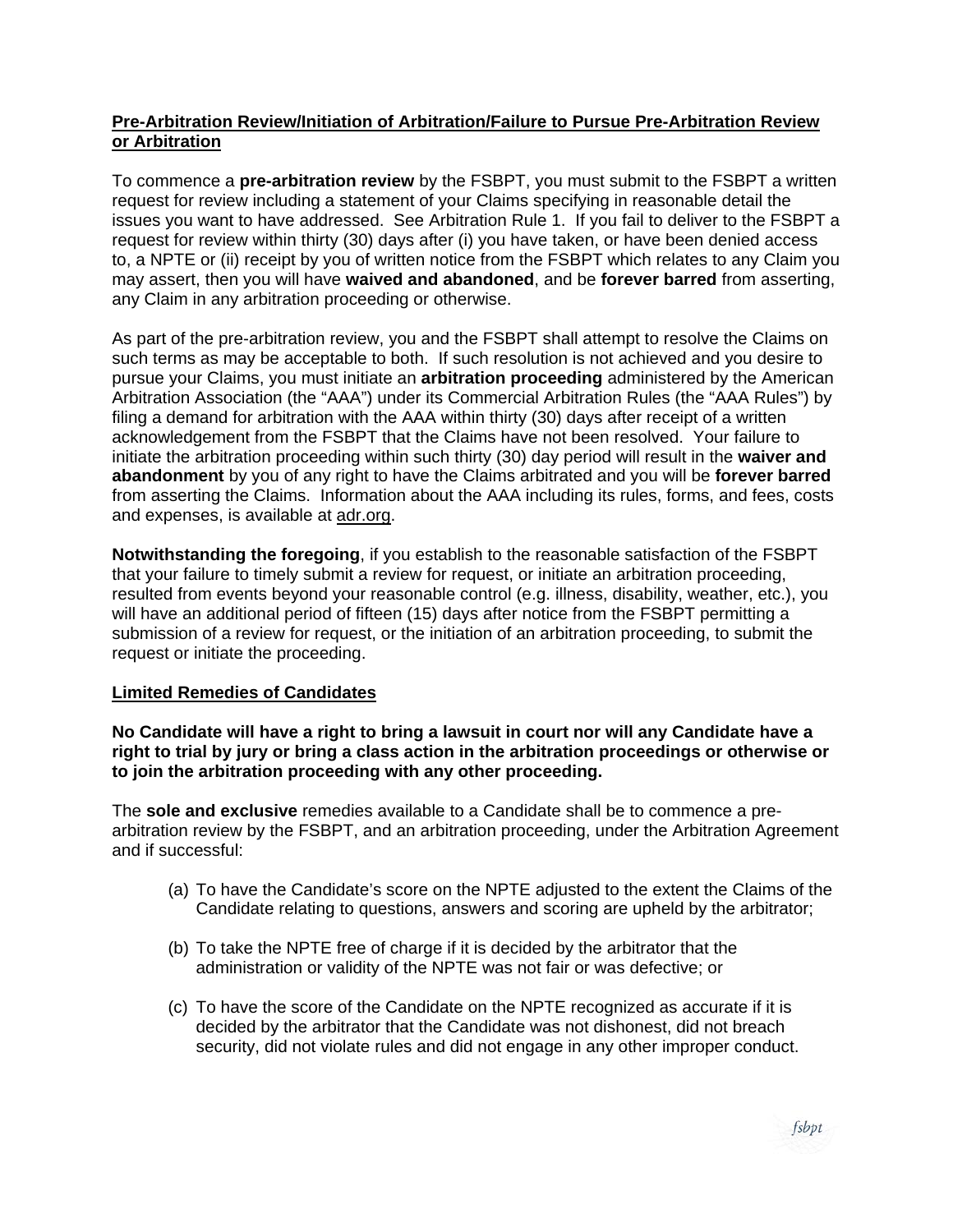(d) In addition to the remedies set forth in items (a), (b) and (c), if the arbitrator determines it to be appropriate, the arbitrator may award to the Candidate compensation for damages suffered by the Candidate resulting from the acts or omissions of the FSBPT in an amount not to exceed Twenty-Five Thousand Dollars (\$25,000). Such an award shall not include any punitive, exemplary, special, incidental, indirect or consequential damages. In the event that the arbitrator specifically finds that the damages suffered by the Candidate were the result of the FSBPT's malicious or intentional misconduct, the above limitation on damages shall not apply, and the arbitrator may award damages in an amount not to exceed Fifty Thousand Dollars (\$50,000).

# **Confidentiality Regarding Claims**

You and the FSBPT shall treat as confidential the Claims, and the pre-arbitration review and the arbitration proceedings including the resolution of the Claims by agreement between you and the FSBPT or by the award of the arbitrator.

# **Selection and Qualifications of Arbitrator**

The American Arbitration Association shall select a single arbitrator to conduct the arbitration proceedings. The arbitrator shall have no interest, or relationship, whatsoever which is adverse to the Candidate or the FSBPT.

### **Fees, Costs and Expenses**

# **(a) Arbitrator**

Within ten (10) days after receipt of notice from the American Arbitration Association as to the person who has agreed to serve as the arbitrator, the Candidate and the FSBPT shall each make a payment of Five Hundred Dollars (\$500) to the arbitrator to be held by the arbitrator as an advance against the payment of the fees, costs and expenses of the arbitrator. The Candidate and the FSBPT shall each be responsible for the payment of one-half (1/2) of the remaining fees, costs and expenses of the arbitrator, provided, however, that if the arbitrator grants the Candidate any relief described under the heading Limited Remedies of Candidate above, the FSBPT shall reimburse the Candidate the Five Hundred Dollars (\$500) advanced by the Candidate and shall pay to the arbitrator all remaining fees, costs and expenses of the arbitrator.

# **(b) Lawyers, Experts and Representatives of the Candidate and the FSBPT**

The Candidate and the FSBPT shall each be responsible for the payment of the fees, costs and expenses of each of their lawyers, experts, witnesses and other representatives in any and all events and regardless of the decision of the arbitrator as to the grant, or denial, of any relief to the Candidate.

# **(c) American Arbitration Association (the "AAA")**

Notwithstanding that the Commercial Arbitration Rules of the AAA provide that the administrative fees of the AAA are to be paid by the party making a claim, which in this matter would be the Candidate and not the FSBPT, such fees, and all other costs and expenses of the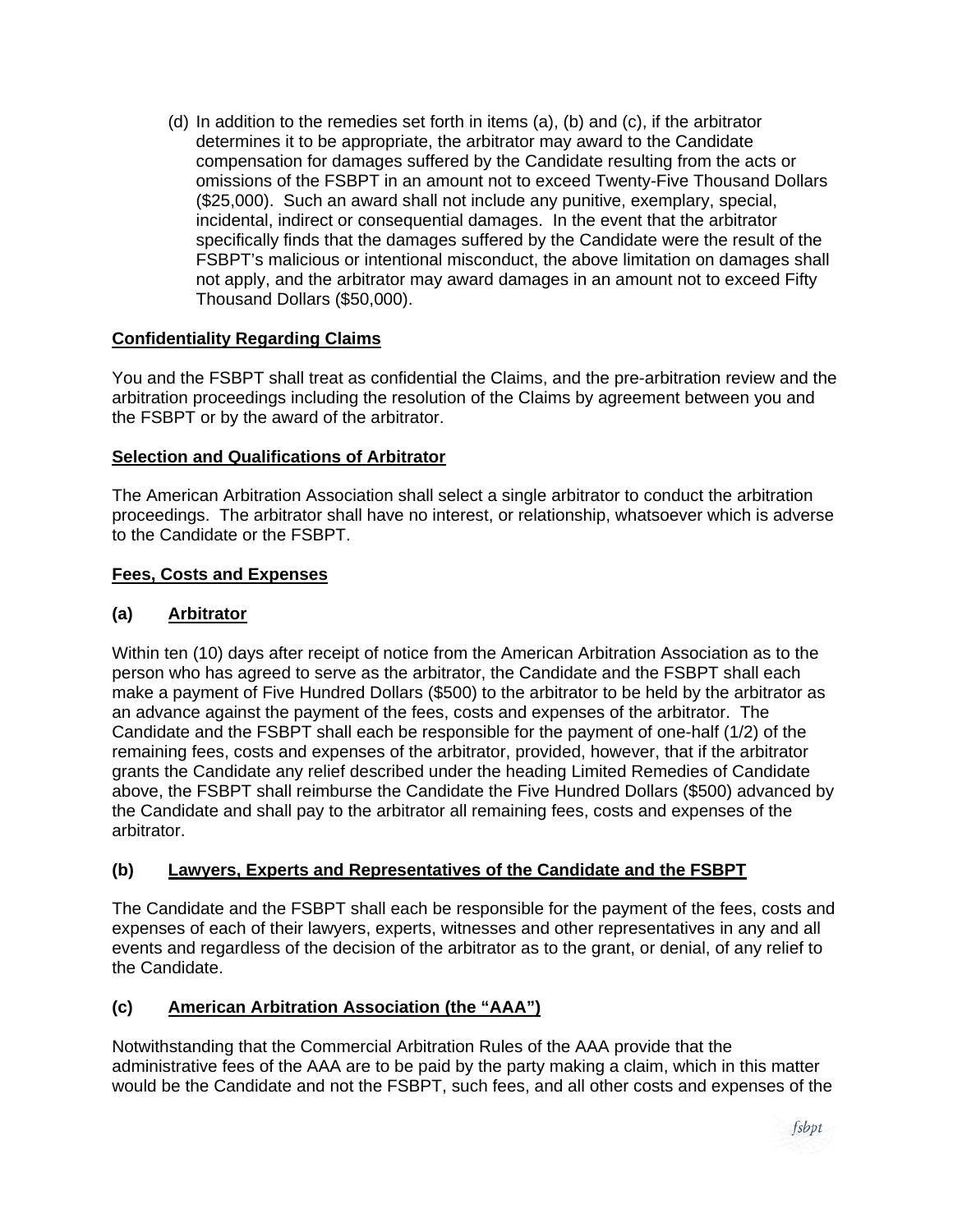AAA, relating to the arbitration proceedings shall be borne equally by the Candidate and the FSBPT, each being responsible for the payment of one-half (1/2) of such fees, costs and expenses. With respect to payment of the administrative fees, the AAA may defer, or reduce, such fees in the event of extreme hardship on the part of the Candidate and if reduced, the Candidate and the FSBPT shall each be responsible for payment of one-half (1/2) of the reduced amount. Information about the AAA including its rules, forms, and fees, costs and expenses, is available at adr.org.

#### **Incorporation of Rules of the American Arbitration Association**

The Commercial Arbitration Rules of the AAA (the "AAA Rules") are incorporated into the Arbitration Rules which are part of the Arbitration Agreement (the "Agreement Rules") subject to the modifications set forth in the Agreement Rules, which modifications and the Agreement Rules shall prevail in the event of any conflict between the Agreement Rules (and the modifications) and the AAA Rules. Information about the AAA including its rules, forms, and fees, costs and expenses, is available at adr.org.

### **Arbitration Procedure in General**

The arbitration shall be conducted by recorded video conference call, or if agreed to by the parties, a recorded telephonic conference call, in which the parties and their lawyers, witnesses, experts and other representatives may all participate.

The parties shall have the right to conduct such discovery as the arbitrator shall allow, to be represented by lawyers and experts, to call and cross-examine witnesses and experts as the arbitrator shall allow and to present such evidence as the arbitrator shall allow without adhering to strict rules of evidence. The standard for the burden of proof shall be the preponderance of the evidence.

Within thirty (30) days after the conclusion of the arbitration proceedings, the arbitrator shall issue the decision of the arbitrator which shall be in writing and provided to the parties and need not be supported by the reasons for such decision.

#### **Confidential and Proprietary Information of the FSBPT**

Although your lawyers and experts shall have the right to review, and present in the arbitration proceedings, confidential and proprietary information of the FSBPT relating to the NPTE (including, but not limited to, questions and answers) which is relevant to the issues under consideration and which the arbitrator decides should be made available to your lawyers and experts, neither you nor any of your witnesses or any of your other representatives shall have any right to receive, review or be provided with any such information. Notwithstanding the foregoing, no confidential or proprietary information of the FSBPT shall be made available to any of your lawyers or experts having any interest or relationship whatsoever which is adverse to the FSBPT other than providing services to you in the arbitration proceedings.

No decision or award of, or other communication from, the arbitrator shall contain any confidential or propriety information of the FSBPT.

Each of your lawyers and experts must sign the Arbitration Confidentiality Agreement which provides to the FSBPT remedies and injunctive and other relief for the unauthorized disclosure,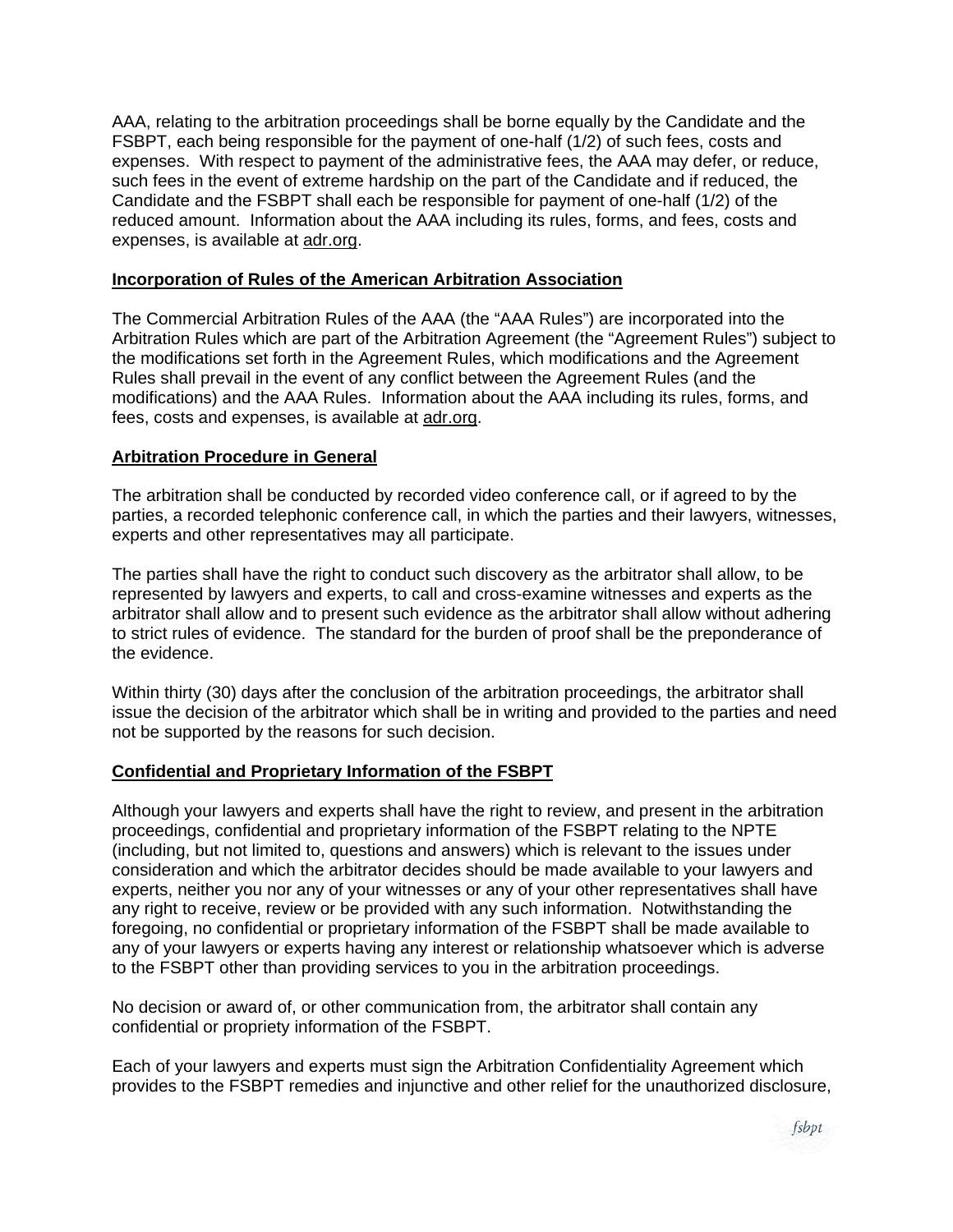or use, of confidential or proprietary information of the FSBPT. You must execute the Joinder to the Arbitration Confidentiality Agreement and by doing so, you shall be responsible for any breach by your lawyers and experts of their obligations under the Arbitration Confidentiality Agreement and you shall be responsible for any unauthorized disclosure, or use, of any confidential or proprietary information of the FSBPT notwithstanding that you have no right whatsoever to be provided with, or otherwise obtain, any such information.

The Arbitration Confidentiality Agreement is not part of, and is independent from, the Arbitration Agreement. To enforce the Arbitration Confidentiality Agreement, the FSBPT has the right to commence an action against you, and each of the other parties to the Arbitration Confidentiality Agreement, in the appropriate state court located in the City of Alexandria, Virginia or the federal court in the Eastern District of Virginia. A copy of the form of the Arbitration Confidentiality Agreement may be obtained upon request submitted to [NPTE@fsbpt.org.](mailto:NPTE@fsbpt.org)

One of the purposes of restricting the disclosure, and use, of confidential and proprietary information of the FSBPT is to protect the integrity of the NPTE and to protect those members of the public accessing physical therapy services.

### **Governing Law**

The Arbitration Agreement shall be governed by applicable federal law including the Federal Arbitration Act, and to the extent not pre-empted by federal law, the laws of the Commonwealth of Virginia, including the Uniform Arbitration Act of Virginia, shall apply except for its conflicts of law provisions which shall not apply. If under applicable law, a party may appeal to court, such appeal shall be to the appropriate state court located in the City of Alexandria, Virginia or the federal court in the Eastern District of Virginia and judgment on any award of the arbitrator may be entered in any such court or any other court having jurisdiction.

### **No Restrictions on Right of FSBPT to Commence Other Proceedings**

Nothing contained in the Arbitration Agreement or otherwise shall limit or otherwise restrict in any way whatsoever the right of the FSBPT to commence, and pursue, against the Candidate any action or proceeding in any forum (judicial, administrative or otherwise) for any damages or other relief, except with respect to any matter (i) which, at the time, is being arbitrated in a proceeding pending under the Arbitration Agreement or (ii) which has been decided adversely to the FSBPT in a proceeding under the Arbitration Agreement, provided, however, that the first exception in clause (i) shall not apply with respect to any action or proceeding for injunctive relief relating to the disclosure, or use, of any confidential or proprietary information of the FSBPT including the protection of any intellectual property rights of the FSBPT .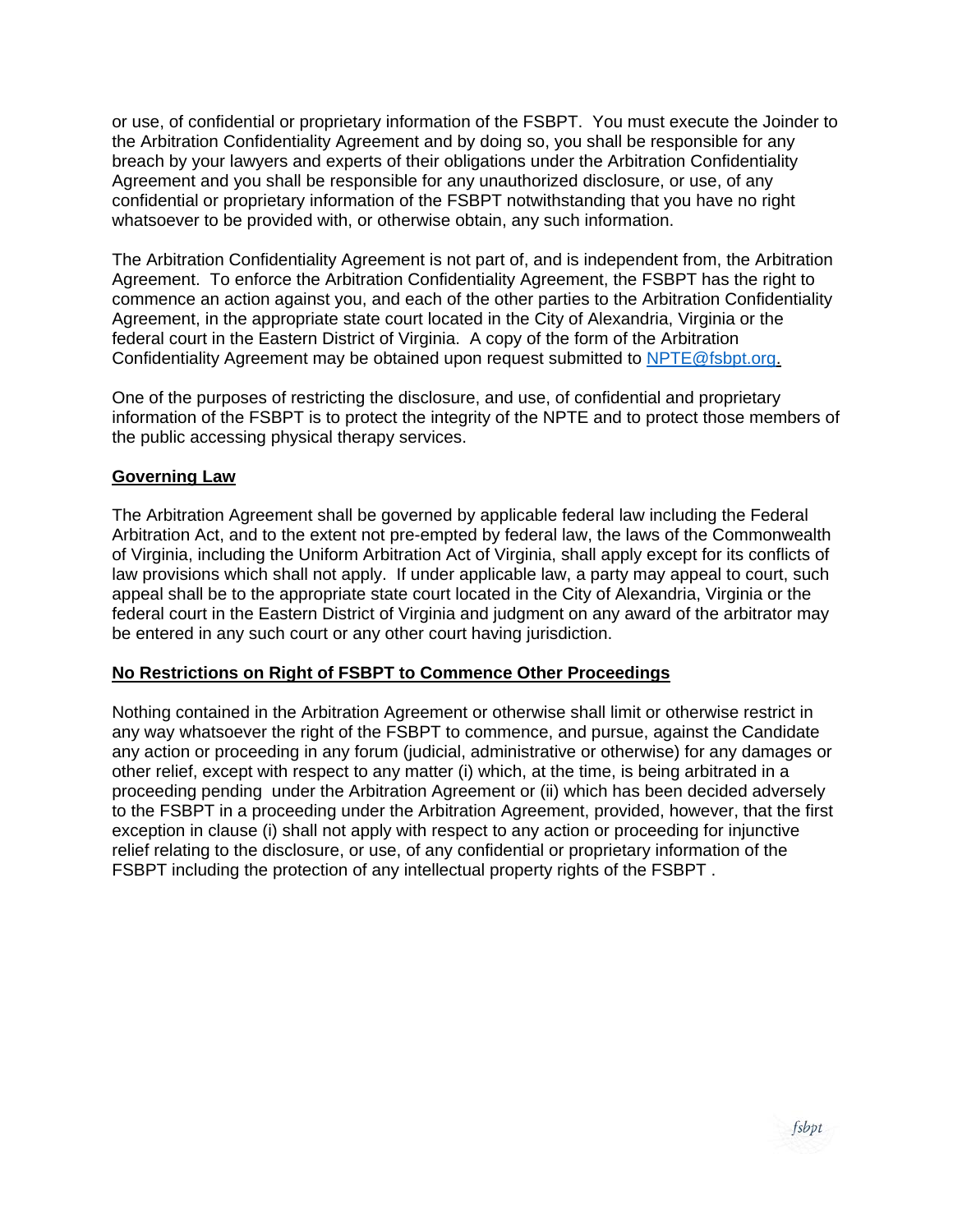#### **ARBITRATION AGREEMENT**

In order to register for, and to take, the National Physical Therapy Examination including a jurisprudence examination, if applicable (the "NPTE"), you (the "Candidate") agree to be a party to, and be legally bound by, this Arbitration Agreement with the Federation of State Boards of Physical Therapy (the "FSBPT").

You agree to **initially** submit to **PRE-ARBITRATION REVIEW BY THE FSBPT**, and then to **ARBITRATION**, any and all challenges or other claims you may have relating to the administration, questions, answers, scoring, release of scores, validity or any other aspect of a NPTE taken by you (the "Claims"). Claims shall include, but not be limited to, matters relating to (i) accommodation issues and/or eligibility issues which result in a Candidate being denied access to the NPTE or being denied access in the format requested by the Candidate, (ii) notice from the FSBPT that the Candidate has failed to pass a NPTE and (iii) notice from the FSBPT that it has withheld or invalidated a Candidate's NPTE test results for any reason including, but not limited to, dishonesty, breach of security, violation of rules or any other improper conduct and notice of sanctions, if any, which the FSBPT intends to impose.

Pre-arbitration review, and arbitration, will be conducted in accordance with the rules (the "Arbitration Rules") attached hereto and made a part hereof which incorporate the Commercial Arbitration Rules of the American Arbitration Association (adr.org) as modified by the Arbitration Rules which shall prevail in the event of any conflict between the Arbitration Rules and the Commercial Arbitration Rules of the American Arbitration Association. All references in this agreement to this Arbitration Agreement shall include the Arbitration Rules.

The single arbitrator selected by the American Arbitration Association shall be the sole decision maker with respect to any controversy as to whether any matter is subject to arbitration under this Arbitration Agreement.

The **sole and exclusive** method and forum for resolution of your Claims is through pre-arbitration review, and arbitration, as set forth in this Arbitration Agreement and the decision of the arbitrator shall be **binding, final and non-appealable**. **You will not have any right to bring a lawsuit in court nor will you have any right to trial by jury or to bring a class action in the arbitration proceedings or otherwise or to join this arbitration proceeding with any other proceeding.**

The **sole and exclusive** remedies available to you will be:

- (a) To have your score on the NPTE adjusted to the extent your Claims relating to questions, answers and scoring are upheld by the arbitrator;
- (b) To take the NPTE free of charge if it is decided by the arbitrator that the administration or validity of the NPTE was not fair or was defective; or
- (c) To have your score on the NPTE recognized as accurate if it is decided by the arbitrator that you were not dishonest, did not breach security, did not violate rules and did not engage in any other improper conduct.

fsbpt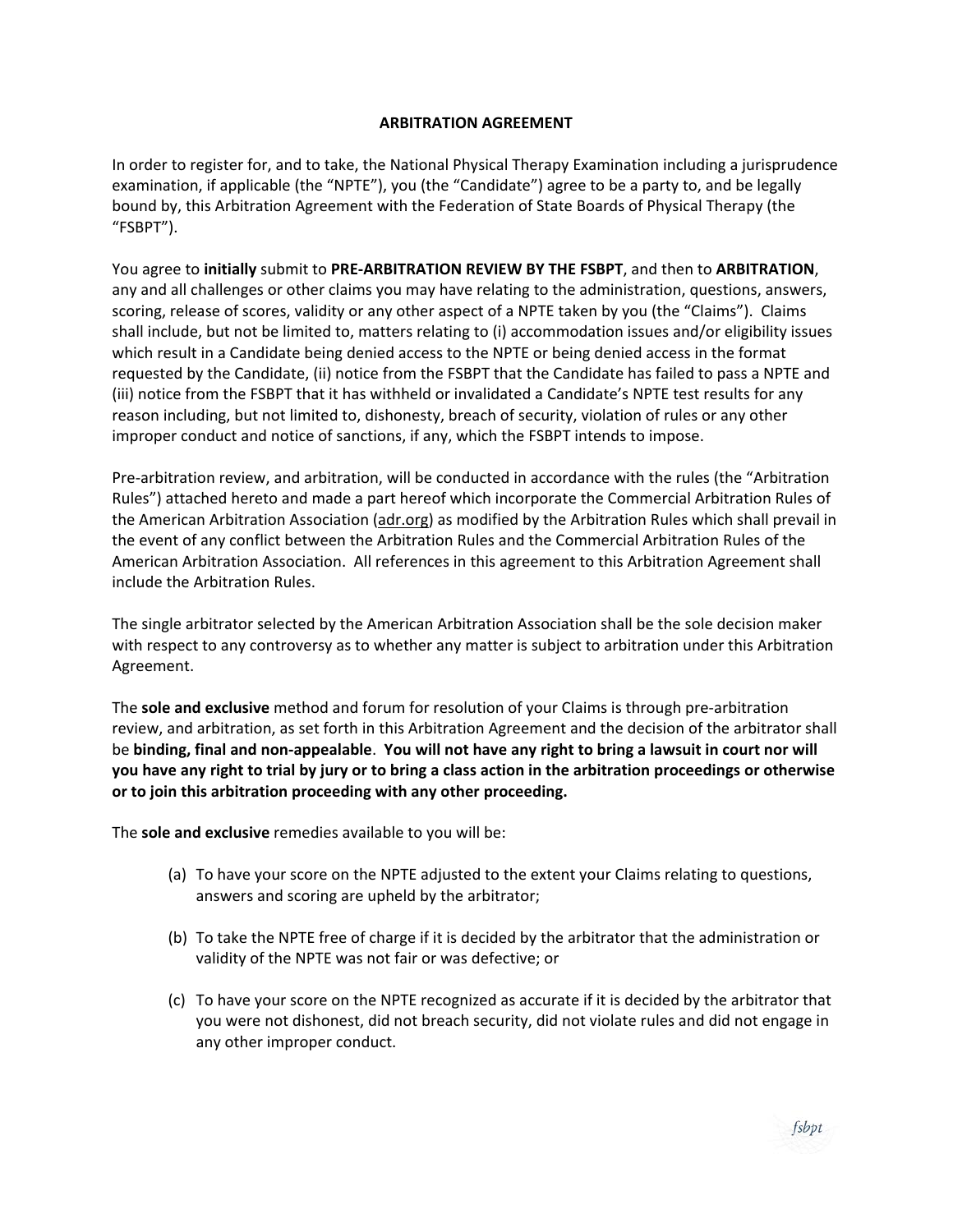(d) In addition to the remedies set forth in items (a), (b) and (c), if the arbitrator determines it to be appropriate, the arbitrator may award to you compensation for damages suffered by you resulting from the acts or omissions of the FSBPT in an amount not to exceed Twenty-Five Thousand Dollars (\$25,000). Such an award shall not include any punitive, exemplary, special, incidental, indirect or consequential damages. In the event that the arbitrator specifically finds that the damages suffered by you were the result of the FSBPT's malicious or intentional misconduct, the above limitation on damages shall not apply, and the arbitrator may award damages in an amount no to exceed Fifty Thousand Dollars (\$50,000).

Except as part of the pre-arbitration review, and the arbitration proceedings, and except in connection with the enforcement of rights of a party relating to the resolution of Claims by agreement of the parties or the award of the arbitrator, no matter relating to any Claims or the pre-arbitration review, or arbitration proceedings, including but not limited to the resolution of the Claims, will be revealed, or disclosed, to any person, corporation or entity or otherwise, other than to lawyers, experts, witnesses and other representatives of the party pursuing, or defending, Claims and to officers, directors and employees of the FSBPT and to providers of services and/or products to the FSBPT relating to the Claims.

This Arbitration Agreement shall be binding upon, and inure to the benefit of, you and the FSBPT and the respective heirs, successors, assigns and legal representatives of you and the FSBPT. This Arbitration Agreement shall also inure to the benefit of providers of services and/or products to the FSBPT relating to the Claims, each such provider being a third-party beneficiary of this Arbitration Agreement.

Nothing contained in this Arbitration Agreement or otherwise shall limit or otherwise restrict in any way whatsoever the right of the FSBPT to commence, and pursue, against you, any action or proceeding in any forum (judicial, administrative or otherwise) for any damage or other relief, except with respect to any matter (i) which, at the time, is being arbitrated in a proceeding pending under this Arbitration Agreement or (ii) which has been decided adversely to the FSBPT in a proceeding under this Arbitration Agreement. The first exception in clause (i) above shall not apply with respect to any action or proceeding for injunctive relief relating to the disclosure, or use, of any confidential and/or proprietary information of the FSBPT or relating to the protection of any intellectual property rights of the FSBPT.

This Arbitration Agreement shall be governed by, and enforced in accordance with, applicable federal law including the Federal Arbitration Act, and to the extent not pre-empted by federal law, the laws of Virginia, including the Uniform Arbitration Act of Virginia, shall apply except for its conflicts of law provisions which shall not apply. If under applicable law, a party may appeal to court, such appeal shall be to the appropriate state court located in the City of Alexandria, Virginia or the federal court in the Eastern District of Virginia and judgment on any award of the arbitrator may be entered in any such court or any other court having jurisdiction.

In the event that any term or provision of this Arbitration Agreement is lawfully held or declared to be invalid, illegal or unenforceable, it shall be deemed amended or deleted only to the extent necessary to make it enforceable under applicable law and the validity of the other terms and provisions shall not be affected thereby and shall continue in full force and effect. Application of the foregoing to any provision hereof shall not prevent such provision from being enforced in any other jurisdiction.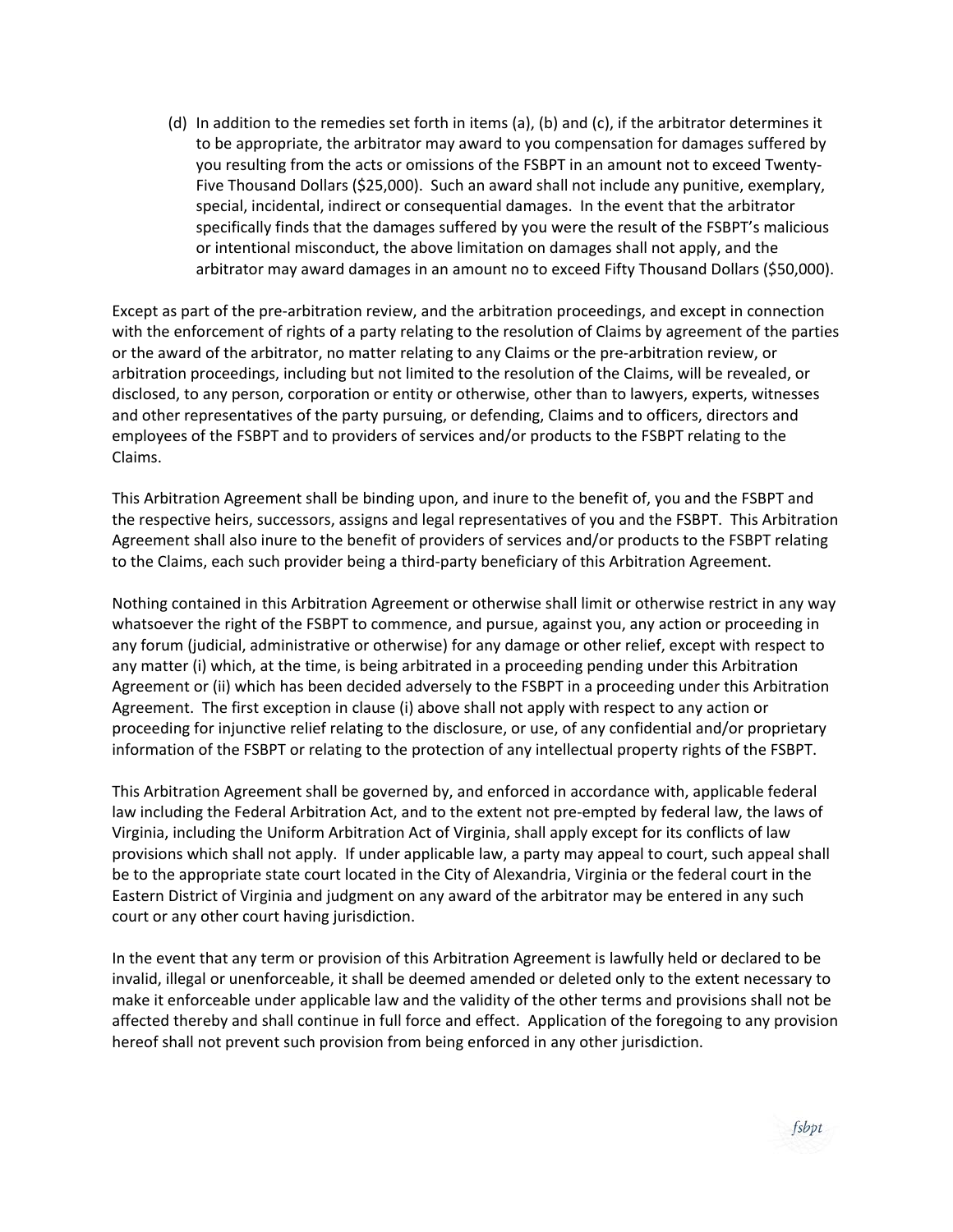This Arbitration Agreement contains the entire agreement of the parties with respect to its subject matter and supersedes any other prior or contemporaneous oral or written representation or agreement, and its terms and provisions may only be modified or waived by a written document executed by both you and the FSBPT. Notwithstanding the foregoing, the FSPBT shall have the right to unilaterally amend, modify, replace or otherwise change the provisions of this Arbitration Agreement but only with respect to Claims submitted after such amendments, modifications, replacements or changes.

# **ARBITRATION RULES**

# **Rule 1 - Pre-Arbitration Review**

1.(a) Prior to, and as a condition to, instituting an arbitration proceeding, the Candidate and the Federation of State Boards of Physical Therapy (the "FSBPT") will endeavor to resolve Claims (as such term is hereinafter defined) of the Candidate on terms mutually acceptable to the Candidate and the FSBPT pursuant to the following pre-arbitration review procedure.

For purposes of these Arbitration Rules, "Claims" shall mean any challenges or other claims the Candidate may have relating to the administration, questions, answers, scoring, release of scores, validity or any other aspect of a National Physical Therapy Examination including a jurisprudence examination, if applicable (the "NPTE"). Without limiting the Claims which the Candidate may assert, the Candidate may raise matters relating to (tot) accommodation issues and/or eligibility issues which result in a Candidate being denied access to a NPTE or being denied access in the format requested by the Candidate, (ii) notice from the FSBPT that the Candidate has failed to pass a NPTE and (iii) notice from the FSBPT that it has withheld or invalidated a Candidate's NPTE test results for any reason including, but not limited to, dishonesty, breach of security, violation of rules or any other improper conduct, and notice of sanctions, if any, which the FSBPT intends to impose.

(b) Within thirty (30) days after (x) the Candidate has taken, or has been denied access to, an NPTE or (y) receipt by the Candidate of written notice from the FSBPT which relates to any Claim which the Candidate may assert, the Candidate must deliver to the FSBPT a written request for a pre-arbitration review (the "Review Request") which shall set forth the following:

- (i) The name of the Candidate;
- (ii) The Candidate's FSBPT ID, exam date and exam level (Physical Therapist/Physical Therapist Assistant); and
- (iii) The Claims of the Candidate specifying in reasonable detail the nature of the Claims and the issues to be addressed.

(c) The Review Request shall be delivered to the FSBPT by (i) e-mail to the following e-mail address, such delivery to be effective as of the time receipt is confirmed or (ii) Federal Express or other delivery service, or U.S. Mail, to the following street address, such delivery to be effective as of the time receipt is acknowledged by the FSBPT in writing: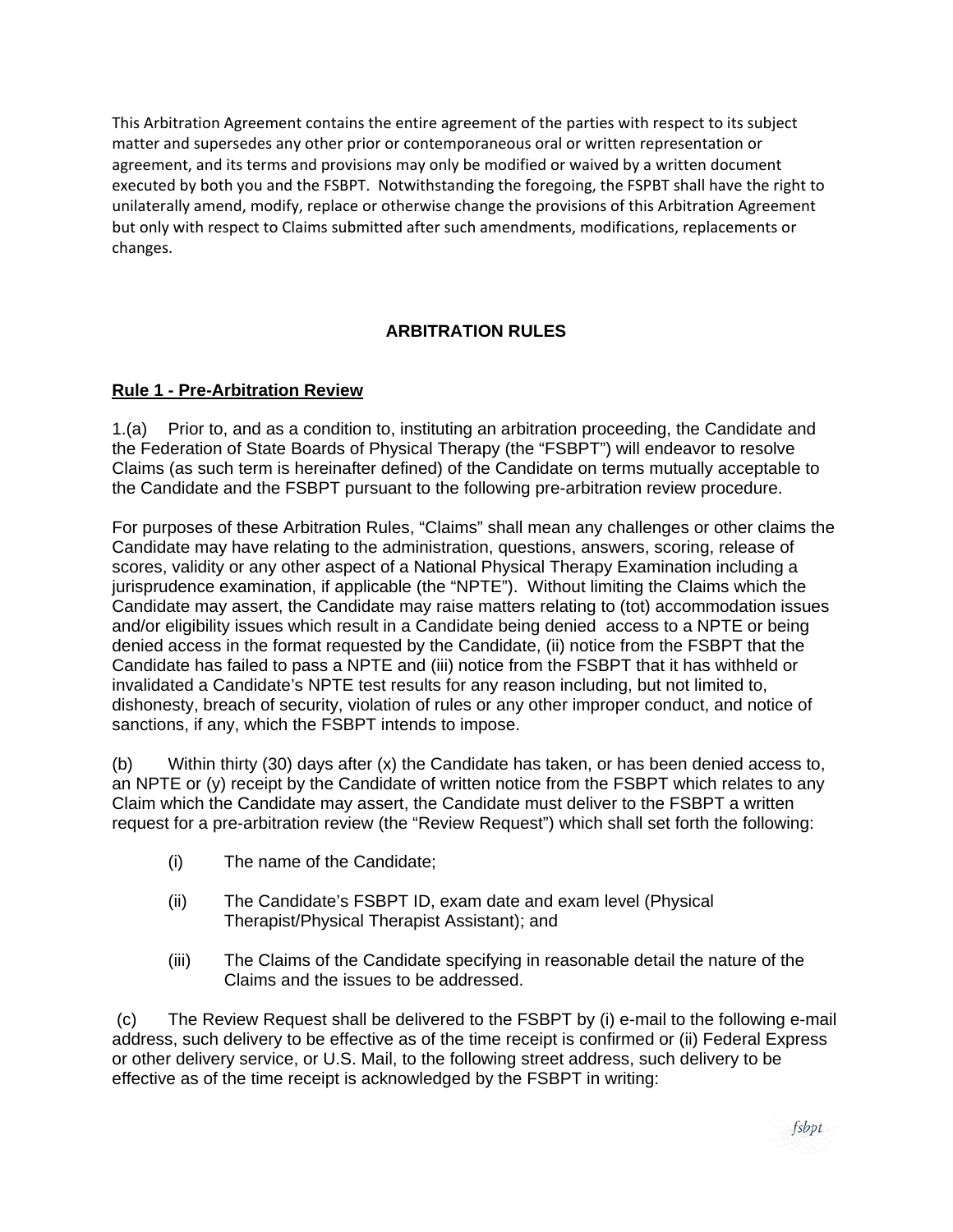Federation of State Boards of Physical Therapy 124 West Street South, 3<sup>rd</sup> Floor Alexandria, VA 22134 E-mail: [NPTE@fsbpt.org](mailto:NPTE@fsbpt.org)

(d) (A) Within fifteen (15) days after receipt of the Review Request, the FSBPT shall respond in writing to the Claims of the Candidate set forth in the Review Request. If not previously set forth in the notice from the FSBPT described in clause (y) of Rule 1.(b) above, the response shall set forth the reasons for the denial by the FSBPT of the Claims and any sanctions the FSBPT intends to impose. Within thirty (30) days after receipt of the FSBPT's response, the Candidate (i) may initiate an arbitration proceeding as set forth in Rule 2 below or (ii) may request in writing delivered to the FSBPT that a telephonic conference call, or if agreed to by the Candidate and the FSBPT, a video conference call, be held for the purpose of attempting to resolve the Claims of the Candidate on terms acceptable to both the Candidate and the FSBPT.

(B) The telephonic or video conference shall be held within twenty (20) days (or such additional time as the Candidate and the FSBPT may agree in writing) after receipt by the FSBPT of the Candidate's request for the conference and shall be held at such time(s) as shall be agreed to in writing by the Candidate and the FSBPT. The telephonic or video conference call arrangements shall permit all participants to hear and/or see each other in real time but shall not be recorded. To encourage the non-adversarial tenor of the pre-arbitration review and to reduce costs and expenses borne by the Candidate and the FSBPT, no lawyers or experts shall be permitted to participate in the conference. However, witnesses having knowledge as to the Claims of the Candidate (e.g. other candidates, proctors and service providers) shall be permitted to participate. If the Candidate or the FSBPT intends to have witnesses participate in the conference and/or intends to submit documents, the Candidate or the FSBPT, as the case may be, shall notify the other in writing of the identity of such witnesses by name and address and a brief summary of the knowledge of the witnesses as to the Claims, and shall provide the other with copies of the documents to be submitted, such notice, and documents, to be given, and provided, no later than ten (10) days prior to the time the conference is to be held.

(C) If pursuant to the conference the parties resolve the Claims of the Candidate on terms acceptable to the FSBPT and the Candidate, the FSBPT shall acknowledge such resolution in a writing promptly sent to the Candidate and as a consequence of such resolution, the Candidate will have released, and be forever barred from asserting, any Claims.

If on the other hand, the parties fail to resolve the Claims of the Candidate on terms acceptable to the FSBPT and the Candidate, the FSBPT shall acknowledge such failure in a writing promptly sent to the Candidate. If the Candidate desires to continue to pursue a resolution of the Claims, the Candidate must initiate an arbitration proceeding by filing a Demand for Arbitration pursuant to Rule 2 below within thirty (30) days after receipt of the acknowledgement of such failure.

- (e) If the Candidate:
	- (1) Fails to deliver to the FSBPT a Review for Request within the thirty (30) day period set forth in Rule 1.(b) above, or

fsbpt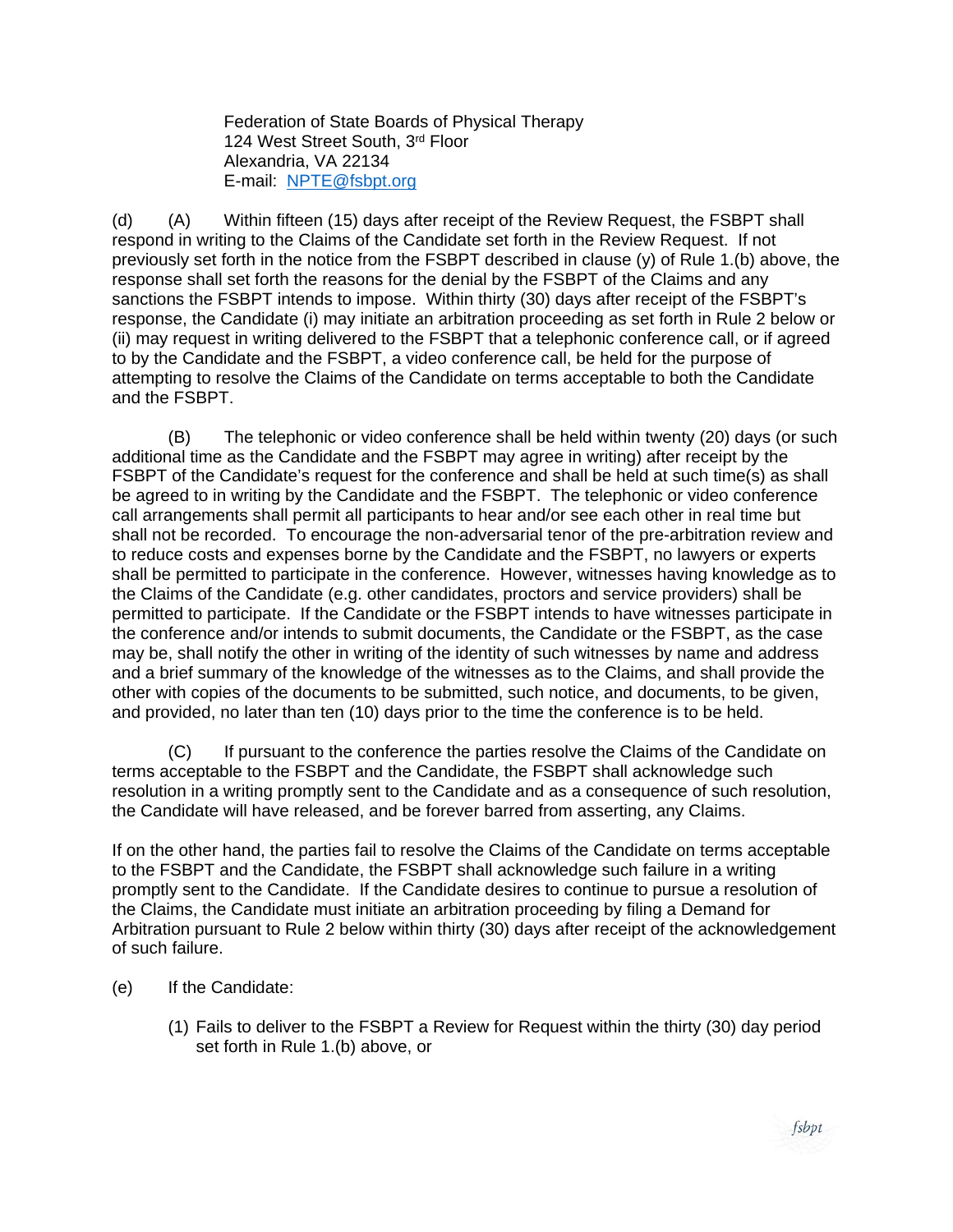- (2) Fails to either (i) initiate an arbitration proceeding or (ii) request a conference within the thirty (30) day period set forth in Rule 1.(d)(A) above, or
- (3) Fails to initiate an arbitration proceeding within the thirty (30) day period set forth in Rule 1.(d)(C) above,

then, the Candidate will have waived and abandoned, and be forever barred from asserting, any Claim in any arbitration proceeding or otherwise.

Notwithstanding the foregoing, if the Candidate establishes to the reasonable satisfaction of the FSBPT that the Candidate's failure to timely submit the Review Request or a request for a conference, or to initiate an arbitration proceeding, resulted from events beyond the Candidate's reasonable control (e.g. illness, disability, weather, etc.), the Candidate will have an additional period of fifteen (15) days after notice from the FSBPT permitting a submission of a Review Request or a request for a conference, or the initiation of an arbitration proceeding, to do so.

# **Rule 2 - Initiation of Arbitration Proceedings**

2. To initiate an arbitration proceeding under the Arbitration Agreement (including these Arbitration Rules which are attached to, and made a part of, the Arbitration Agreement) between the Candidate and the FSBPT, the Candidate must submit to the American Arbitration Association (the "AAA") a Demand for Arbitration under the Commercial Arbitration Rules of the AAA, a form of such demand being currently available at the website of the AAA at adr.org. At the same time the demand is submitted to the AAA, the Candidate shall send a copy of the demand to the FSBPT as well as copies of any documents submitted to the AAA with the demand.

### **Rule 3 - Incorporation of Rules of the American Arbitration Association (the "AAA") and Payment of Fees, Costs and Expenses of the AAA**

3.(a) The Commercial Arbitration Rules of the AAA (the "AAA Rules") are incorporated into these Arbitration Rules subject to the modifications set forth in these Arbitration Rules, which modifications and these Arbitration Rules shall prevail in the event of any conflict between these Arbitration Rules (and the modifications) and the AAA Rules. Information about the AAA including its rules, forms, and fees, costs and expenses is available at adr.org.

(b) Notwithstanding that the AAA Rules provide that the administrative fees of the AAA are to be paid by the party making a claim, which would be the Candidate and not the FSBPT, such fees, and all other costs and expenses of the AAA, relating to the arbitration proceedings shall be borne equally by the Candidate and the FSBPT, each being responsible for the payment of one-half (1/2) of such fees, costs and expenses.

With respect to payment of administrative fees, the AAA may defer or reduce such fees in the event of extreme hardship on the part of a party. If the Candidate believes it is entitled to a deferral or reduction of the administrative fees of the AAA ,the Candidate may submit to the AAA such information as required by the AAA to support a deferral, or reduction, of such fees including an affidavit in the form then currently available on the website of the AAA at adr.org. At the same time such information is submitted to the AAA, the Candidate shall send a copy of the information to the FSBPT. If the administrative fees of the AAA are reduced, the Candidate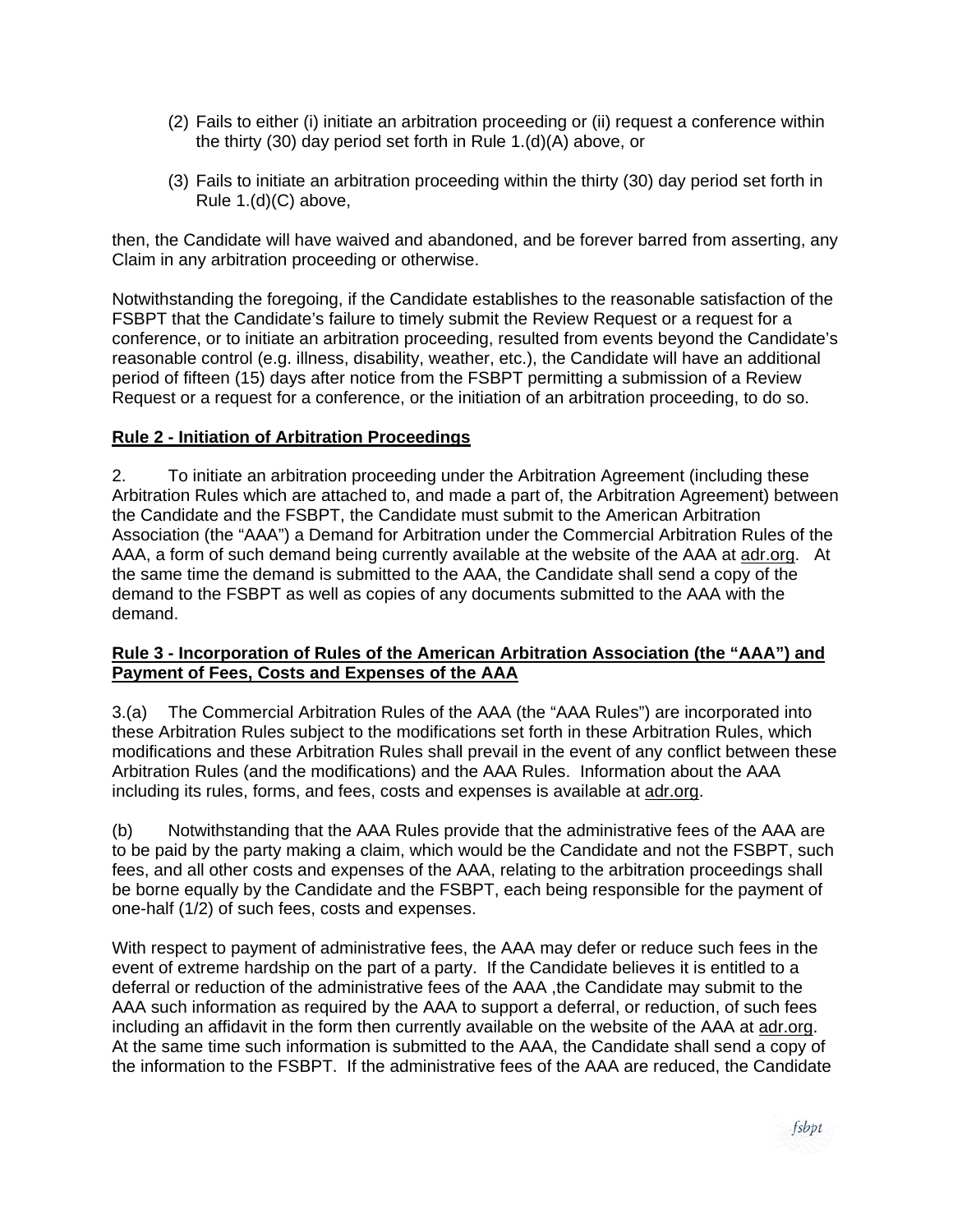and the FSBPT shall each be responsible for the payment of one-half (1/2) of the reduced amount.

# **Rule 4 - Selection and Qualification of Arbitrator**

4.(a) The AAA shall select, and appoint, from its National Register a single person to serve as the arbitrator in the arbitration proceedings.

(b) The person selected as the arbitrator shall not be subject to disqualification pursuant to the AAA Rules, and additionally, to qualify as the arbitrator, the person must not have any interest, or relationship, adverse to either the Candidate or the FSBPT and without limiting the foregoing, the person:

must not be related (by blood or marriage or otherwise) to, employed by, affiliated with, have any interest in, or otherwise associated in any way whatsoever with:

- (1) either the Candidate or the FSBPT; or
- (2) a NPTE or health care test preparation provider or a physical therapy or other health care continuing education course provider; or
- (3) a competitor of the FSBPT; or
- (4) any lawyer, expert, witness or other representative of either the Candidate or the FSBPT.

(c) Promptly after selecting the arbitrator, and receiving the agreement of the arbitrator to serve in the arbitration proceedings, the AAA shall inform the Candidate and the FSBPT in writing of the name, street and/or business address, e-mail address, phone number and business affiliation, if any, of the arbitrator.

(d) For purposes of determining if the arbitrator is subject to disqualification pursuant to the AAA Rules and to these Arbitration Rules, no later than ten (10) days (or such other period agreed to in writing by the parties and the arbitrator) after receiving notice from the AAA as to the identity of the arbitrator, the Candidate and the FSBPT shall each provide to the other, and to the arbitrator, a listing identifying the lawyers, experts, witnesses and other representatives of each of them which each expects to participate in the arbitration proceedings, such listing (i) to include the name, position (lawyer, expert, etc.), street and/or business address, e-mail address and phone number and if affiliated with any business, the name, street address and e-mail address of such business and (ii) to be updated from time to time for changes and/or additions.

# **Rule 5 - Fees, Costs and Expenses of the Arbitrator and of Representatives of the Candidate and the FSBPT**

5.(a) (i) Within ten (10) days after receipt by the Candidate and the FSBPT of written notice from the AAA of the person who has been selected, and has agreed to serve in the arbitration proceedings, as the arbitrator, the Candidate and the FSBPT shall each make a payment of Five Hundred Dollars (\$500) to the arbitrator to be held by the arbitrator as an advance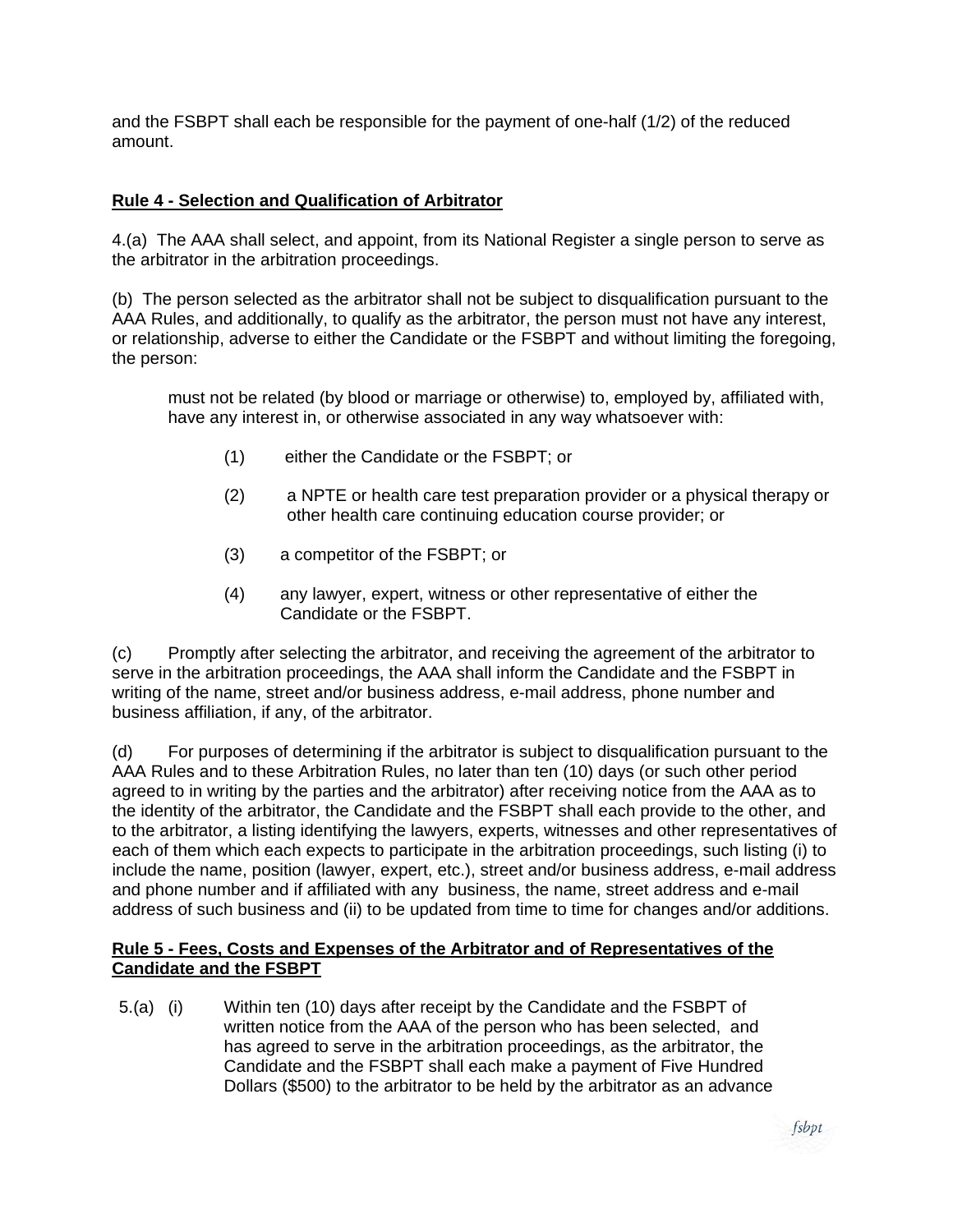against the payment of the fees, costs and expenses of the arbitrator. Payment of any additional fees, costs and expenses of the arbitrator shall be made as set forth in clauses (ii) and (iii) below, provided, however, that if requested by the arbitrator in writing, the FSBPT shall deposit with the arbitrator an additional advance (the "Additional Advance") in an amount not to exceed a reasonable estimate of such additional fees, costs and expenses.

- (ii) If the arbitrator awards to the Candidate relief under Rule 7 below, the FSBPT shall reimburse the Candidate the amount advanced by the Candidate pursuant to clause (i) above and shall pay to the arbitrator all remaining fees, costs and expenses of the arbitrator.
- (iii) If the arbitrator does not award to the Candidate any relief under Rule 7 below, the Candidate and the FSBPT shall each be responsible for payment of one-half (1/2) of the fees, costs and expenses of the arbitrator including reimbursement to the FSBPT of one-half (1/2) of the Additional Advance and one-half (1/2) of any additional payment (the "Additional Payment") made by the FSBPT as set forth below in this clause (iii). If the Candidate does not pay the Candidate's share of any remaining unpaid fees, costs and expenses of the arbitrator within thirty (30) days after being requested in writing by the arbitrator to do so, the FSBPT shall make such payment within thirty (30) days of being informed in writing by the arbitrator of the failure of the Candidate to pay. The FSBPT shall have the right to recover from the Candidate one-half (1/2) of the Additional Payment, as well as one-half (1/2) of the Additional Advance, and such right shall include, but not be limited to, requiring the Candidate to make a payment to the FSBPT of one-half (1/2) of the Additional Payment, as well as one-half (1/2) of the Additional Advance, as a condition to subsequently registering for, or taking, the NPTE or receiving any other services from the FSBPT.
- (b) The Candidate and the FSBPT shall each be responsible for the payment of the fees, costs and expenses of each of their lawyers, experts, witnesses and other representatives in any and all events and regardless of the decision of the arbitrator as to the grant or denial of any relief under Rule 7.

### **Rule 6 - Confidential Information of the FSBPT**

6.(a) If the Candidate requests that the FSBPT provide documents, testimony or other materials or responses containing Confidential Information, the Candidate must establish with reasonable certainty that such information is relevant to, and may facilitate the resolution of, the Claims.

For purposes of these Arbitration Rules, Confidential Information shall mean such information as the FSBPT deems proprietary and/or confidential and designates in writing as Confidential.

To the extent that the arbitrator decides that the information requested by the Candidate is relevant to, and may facilitate the resolution of, the Claims, the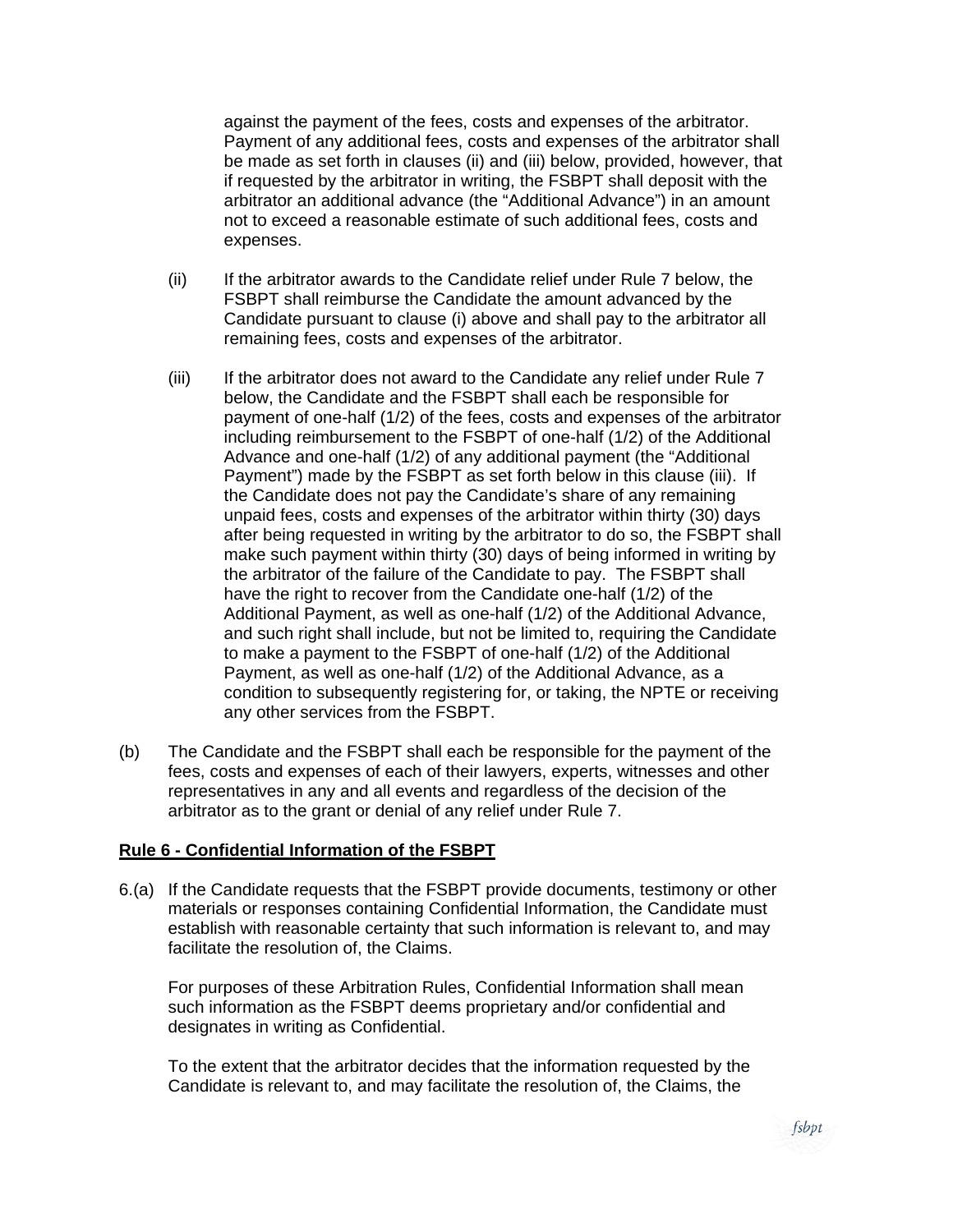FSBPT shall provide such information to the lawyers and experts of the Candidate, subject to the terms and conditions of these Arbitration Rules. No such information will be provided to the Candidate by the FSBPT, the arbitrator or the lawyers or experts of the Candidate or otherwise.

Prior to Confidential Information being provided to lawyers or experts of the Candidate, the lawyers and experts shall deliver to the FSBPT a written confirmation that they are not disqualified as set forth below to receive such information and a written attestation that they are truly independent from the Candidate. For purposes of these Arbitration Rules, lawyers and experts of the Candidate will NOT qualify to receive Confidential Information if they have any interest, or relationship, adverse to the FSBPT other than providing services to the Candidate in the arbitration proceedings, and without limiting the foregoing, lawyers and experts of the Candidate will NOT qualify if they are:

> related (by blood or marriage or otherwise) to, employed by, affiliated with, have any interest in, or otherwise associated in any way whatsoever with:

- (1) the Candidate;
- (2) a NPTE or health care test preparation provider or a physical therapy or other health care continuing education course provider; or
- (3) a competitor of the FSBPT.

Prior to such information being provided to the lawyers and experts of the Candidate, they shall each execute, and deliver to the FSBPT, the Arbitration Confidentiality Agreement and the Candidate shall execute, and deliver to the FSBPT, the Joinder to the Arbitration Confidentiality Agreements executed, and delivered, by the lawyers and experts of the Candidate. The Arbitration Confidentiality Agreement is not part of, and is independent from, these Arbitration Rules. A copy of the form of the Arbitration Confidentiality Agreement may be obtained upon request submitted to [NPTE@fsbpt.org.](mailto:NPTE@fsbpt.org)

- (b) Confidential Information will be provided, and held, in the arbitration proceedings as set forth in these Arbitration Rules including as set forth below.
	- (i) Confidential Information shall be used by the person to whom it is provided by the FSBPT solely for the purposes of the arbitration proceedings, and not for any other purpose, and shall not be disclosed to, or used by, in the arbitration proceedings or otherwise, any person other than:
		- (x) the arbitrator:
		- (y) lawyers for the Candidate; and
		- (z) experts of the Candidate.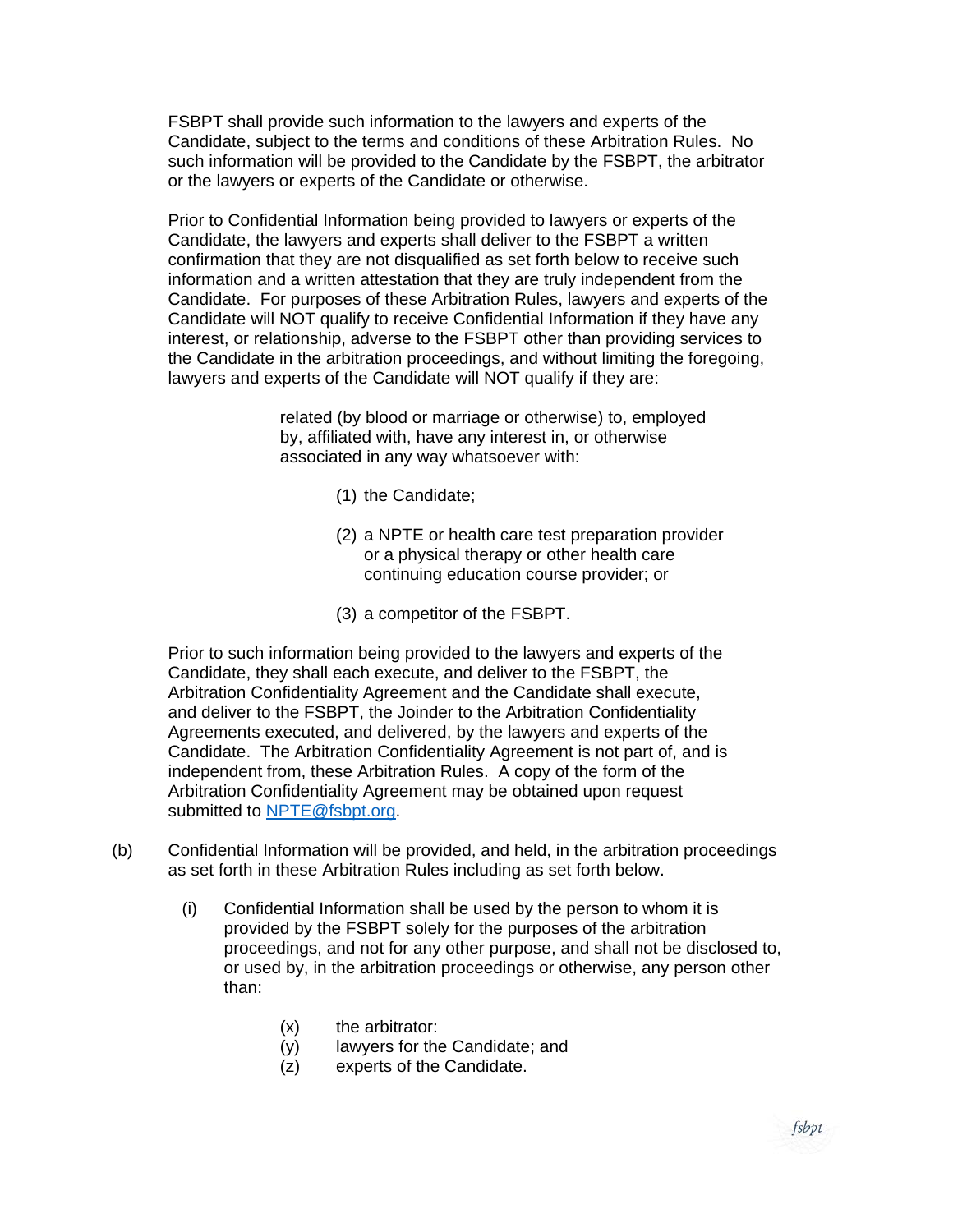Notwithstanding the foregoing or any other provision of these Arbitration Rules to the contrary, the FSBPT reserves the right to disclose to, and permit the use by, any person of any Confidential Information, in the arbitration proceedings or otherwise, on such terms and conditions as it in its sole discretion deems appropriate.

- (ii) Confidential Information (including but not limited to NPTE test questions and answer choices) contained in any writing or other document, or any voice or video recording, whether in hard copy, stored electronically or maintained in any other manner or form, shall be made available to the lawyers and experts of the Candidate only via in-person review at the principal office and place of business of the FSBPT in Alexandria, Virginia [or at another location [requested by the Candidate] and acceptable to the FSBPT [in its sole discretion] and in the presence of a representative of the FSBPT. Neither the lawyers nor the experts of the Candidates will be permitted to make, or receive, any copies, photographs or other reproductions of the Confidential Information. Any notes concerning the Confidential Information made by the lawyers and experts of the Candidate shall not contain any transcription of any Confidential Information and for purposes of these Arbitration Rules, all such notes shall be deemed Confidential Information. All such notes shall be delivered to the FSBPT no later than ten (10) days after the conclusion of the arbitration proceedings whether by award of the arbitrator, settlement, or otherwise and neither the lawyers nor experts of the Candidate shall retain any copies, photographs or reproductions of such notes.
- (iii) No decision or award of, or any other communication from, the arbitrator shall contain any Confidential Information.

### **Rule 7 - Limited Remedies of Candidates**

7. No Candidate will have a right to bring a lawsuit in court nor will any candidate have a right to trial by jury or bring a class action in the arbitration proceedings or otherwise or to join the arbitration proceeding with any other proceeding.

The sole and exclusive remedies available to a Candidate shall be to commence a prearbitration review by the FSBPT, and an arbitration proceeding, under the Arbitration Agreement and if successful:

- (a) To have the Candidate's score on the NPTE adjusted to the extent the Claims of the Candidate relating to questions, answers and scoring are upheld by the arbitrator;
- (b) To take the NPTE free of charge if it is decided by the arbitrator that the administration or validity of the NPTE was not fair or was defective; or
- (c) To have the score of the Candidate on the NPTE recognized as accurate if it is decided by the arbitrator that the Candidate was not dishonest, did not breach security, did not violate rules and did not engage in any other improper conduct.

fsbpt